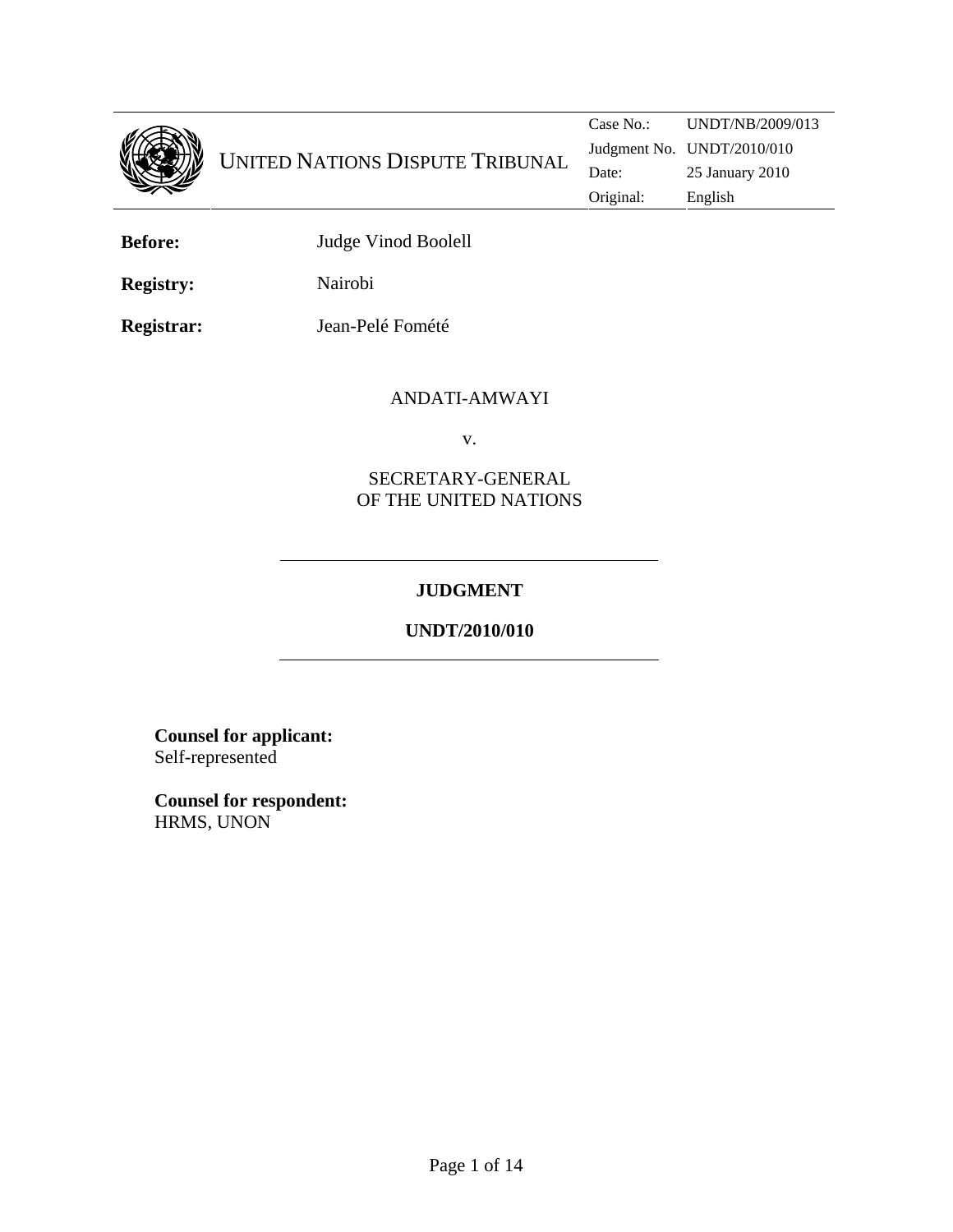### **Introduction**

- 1. On 21 April 2009, the Applicant submitted an incomplete statement of appeal to the Nairobi Joint Appeals Board (JAB) in which he contested a "denial of medical services on 9 January 2009". On 1 July 2009, this matter was transferred to the United Nations Dispute Tribunal (UNDT) in accordance with ST/SGB/2009/11.
- 2. Following an order of the Tribunal dated 30 October 2009, the Applicant filed an application on 13 November 2009, in which he challenges "UNON's instructions to hospitals in Kenya not to provide medical services to any staff member who produced an expired Medical Insurance Plan (MIP) Card and Grounds Pass".
- 3. The Applicant prays the Tribunal to find that:
	- a. The Respondent "engaged in prohibited conduct as defined in ST/SGB/2008/10 and seriously threatened and endangered the life of the Applicant; and that this is an exceptional case";
	- b. The Respondent should compensate the Applicant, above the two-year salary limit, in the sum of USD 40, 000 for mental anguish, general damages, as well as Kenyan Shillings (KSH) 235,098 for medical costs and related expenses<sup>1</sup>.

### **Facts**

<u>.</u>

4. The Applicant joined UN-HABITAT in April 1992 as a messenger at the GS-1 level. In October 1998, he was promoted to the position of clerk at the GS-2

<sup>&</sup>lt;sup>1</sup> Approximately USD 3200 at the exchange rate applicable in January 2010.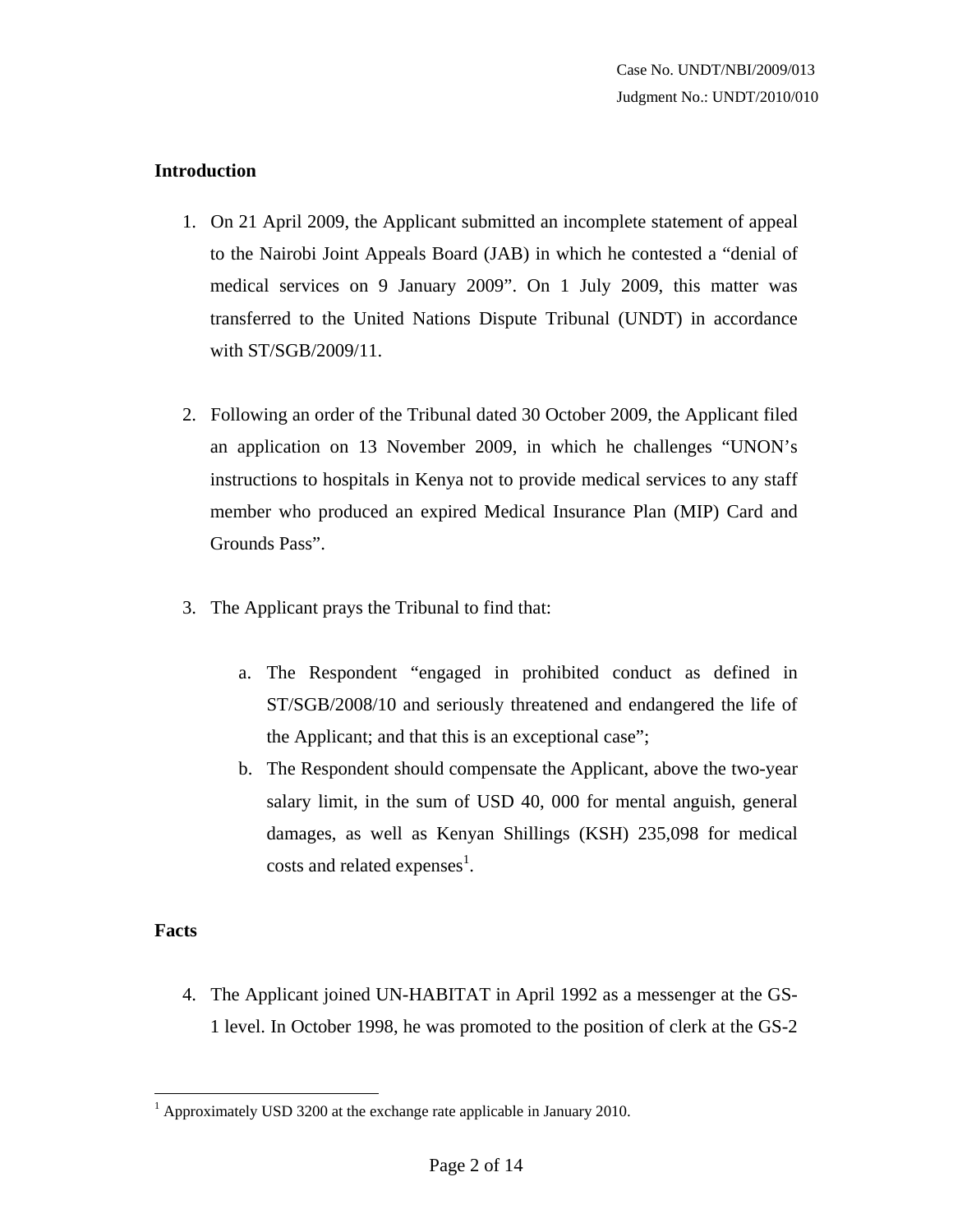level. In March 2003, the Director of the Programme Support Division (PSD) recommended the promotion of the Applicant to the GS-4 level.

- 5. Thereafter, owing to unsatisfactory performance, the Applicant's contract was extended on shorter than the usual duration, namely six months, from 1 January to 30 June 2006. He was again extended for three months until 30 September 2006, pending the resolution of completion of the Applicant's Performance Appraisal System (PAS).
- 6. In the course of 2006, the Applicant challenged the fact that his contract had been extended for a shorter duration. He filed his claim with the Secretary-General and subsequently with the Nairobi Joint Appeals Board.
- 7. At the end of September 2006, the Applicant's contract was renewed for six months, until 31 March 2007. His contract was again extended until 31 September 2007.
- 8. On 12 October 2007, the Applicant was notified that a letter of appointment with a start date of 1 October 2007 until 31 December 2007 was ready for his signature. Despite several attempts to contact the Applicant, the latter failed to sign his contract.
- 9. The Applicant requested the Secretary-General to review the decision to offer him a contract of a shorter duration. The Administrative Law Unit wrote to the Director of PSD on 26 October 2006, who explained that the shorter duration of the Applicant's contracts was due to his unacceptable behaviour at the workplace. Yet, an extension of six months had been granted to show the Organization's good faith.
- 10. By memorandum (memo) of 18 December 2007, the Chief of Human Resources Management Services (HRMS) advised the Applicant that he was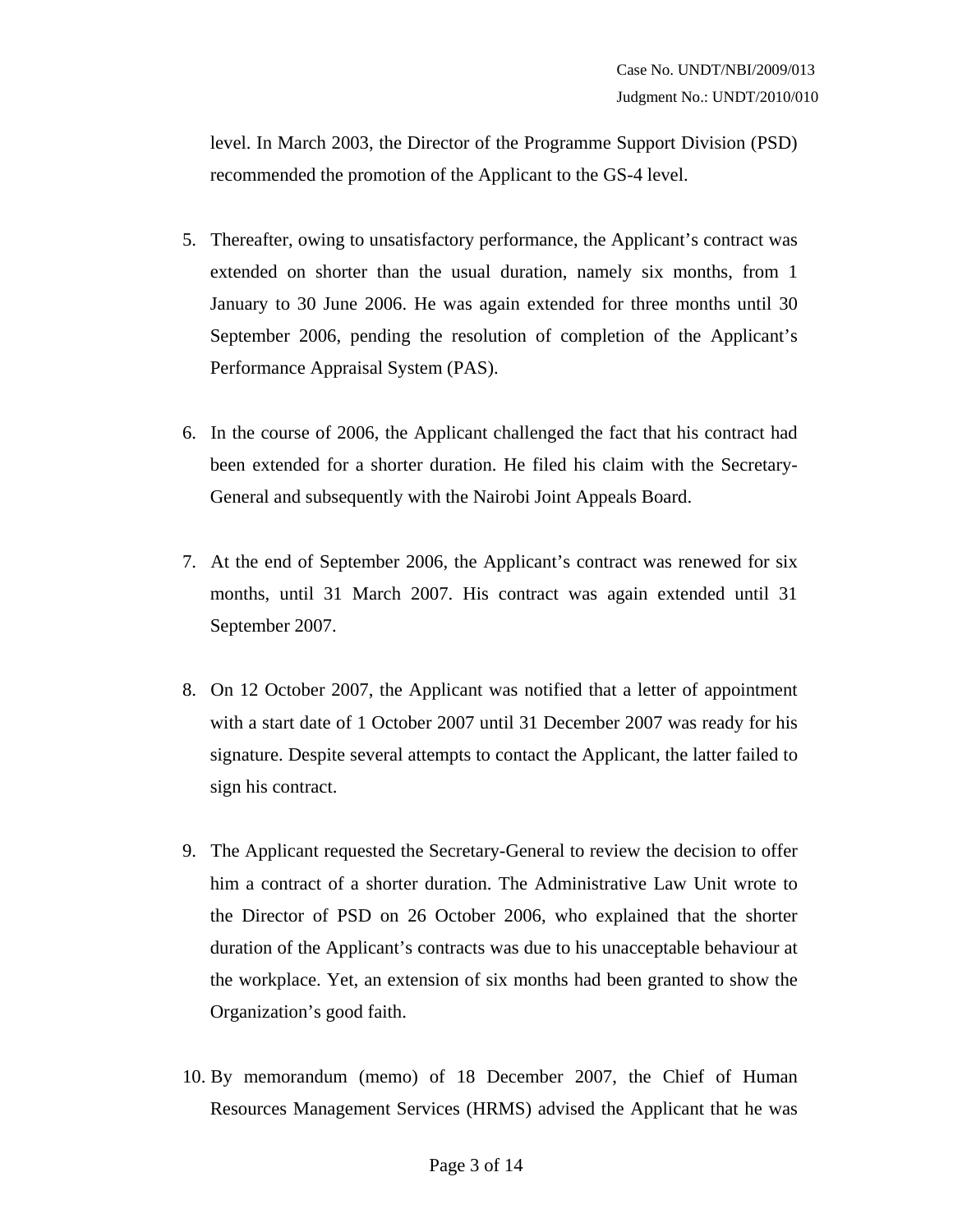given a deadline of 21 December 2007 to sign his new letter of appointment. He was also informed that failure to comply by this deadline would mean that his ground pass would be withdrawn and that he would be prevented from accessing the UN premises.

- 11. By letter dated 21 December 2007, the Applicant replied that it was a "manifest deliberate distortion of facts and circumstances, discrimination, intimidation, coercion, duress, and retaliation. Such tendencies [were] tyrannical and actually undermine the spirit of promoting ethics, integrity and accountability within the United Nations". He concluded by suggesting the Chief of HRMS "respect the rule of law by respecting matters that are before the Joint Appeals Board, the Administrative Tribunal of the United Nations, or other legal mechanisms established to sustain the Internal Justice System of the United Nations".
- 12. By memo dated 6 March 2008, the Under-Secretary-General and Executive Director of UN-HABITAT confirmed that the Applicant agreed to sign a new three month contract on 25 February 2008 to work in the Human Settlement Financing Division and that another three month contract would be offered to him subject to satisfactory performance and behaviour.
- 13. The Applicant submitted an incomplete statement of appeal on 21 April 2009 to the Nairobi Joint Appeals Board (JAB) to challenge a "denial of medical services on 9 January 2009". The Applicant was granted an extension of time to file a complete statement of appeal on the same day. On 20 May 2009, the Applicant requested another extension of time to complete his appeal. His request was granted and he had until 23 June 2009 to do so.
- 14. On 18 June 2009, the Applicant informed the JAB that he could not file his complete statement of appeal as he was on sick leave. The JAB Presiding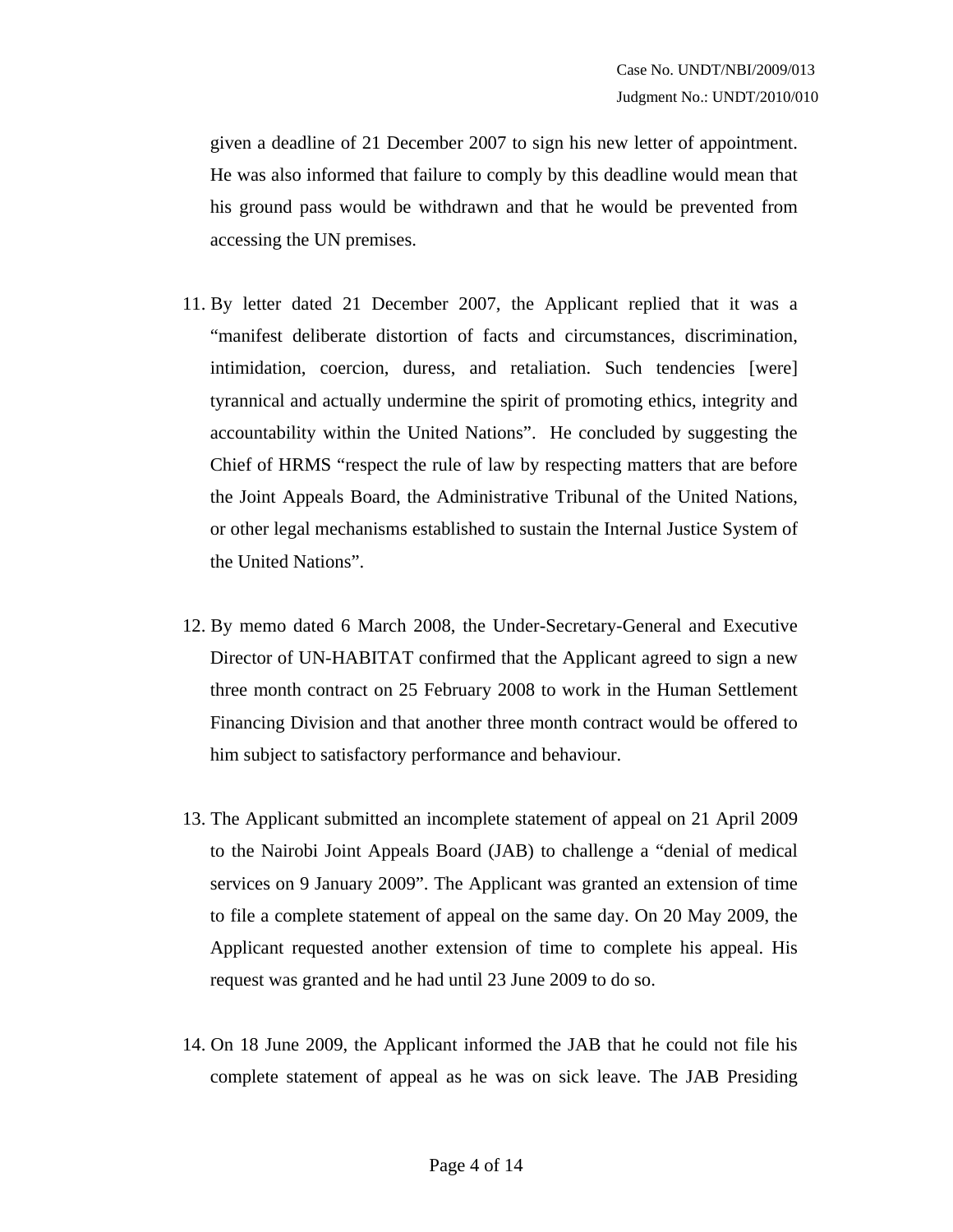Officer granted a further extension of time and ordered the Applicant to file his claim with the UNDT that would become operational as of 1 July 2009.

- 15. On 8 July 2009, the Applicant was informed that his appeal, then pending before the Nairobi JAB, had been transferred to the UNDT.
- 16. On 14 October 2009, the UNDT Registry advised the Applicant that it had still not received his application and that he would have a deadline until 29 October 2009 to enter an application to pursue his claim.
- 17. By a written motion of 28 October 2009, the Applicant moved the Tribunal to grant him an extension of time due to his extended sick leave. By order dated 30 October 2009, the Tribunal requested the Applicant to file his application by 13 November 2009.
- 18. On 13 November 2009, the Applicant entered the present application to contest "UNON's instructions to hospitals in Kenya not to provide medical services to any staff member who produced an expired Medical Insurance Plan (MIP) Card and Grounds Pass", as notified to him on 14 January 2009.

#### **Applicant's submissions**

19. In support of his Application, the Applicant avers that two authorised hospitals in Nairobi, Kenya refused to give him critical medical services by citing instructions issued by UNON on an unspecified date. The effect of the said instructions was to direct hospitals in Nairobi not to provide medical services to any staff member who produced expired MIP Card and Ground Pass. The Applicant argues that, as a result of such policy, he has suffered and continues to suffer irreparable damage to his health and that of his family to the extent that his life was seriously threatened due to the deliberate acts of the Respondent.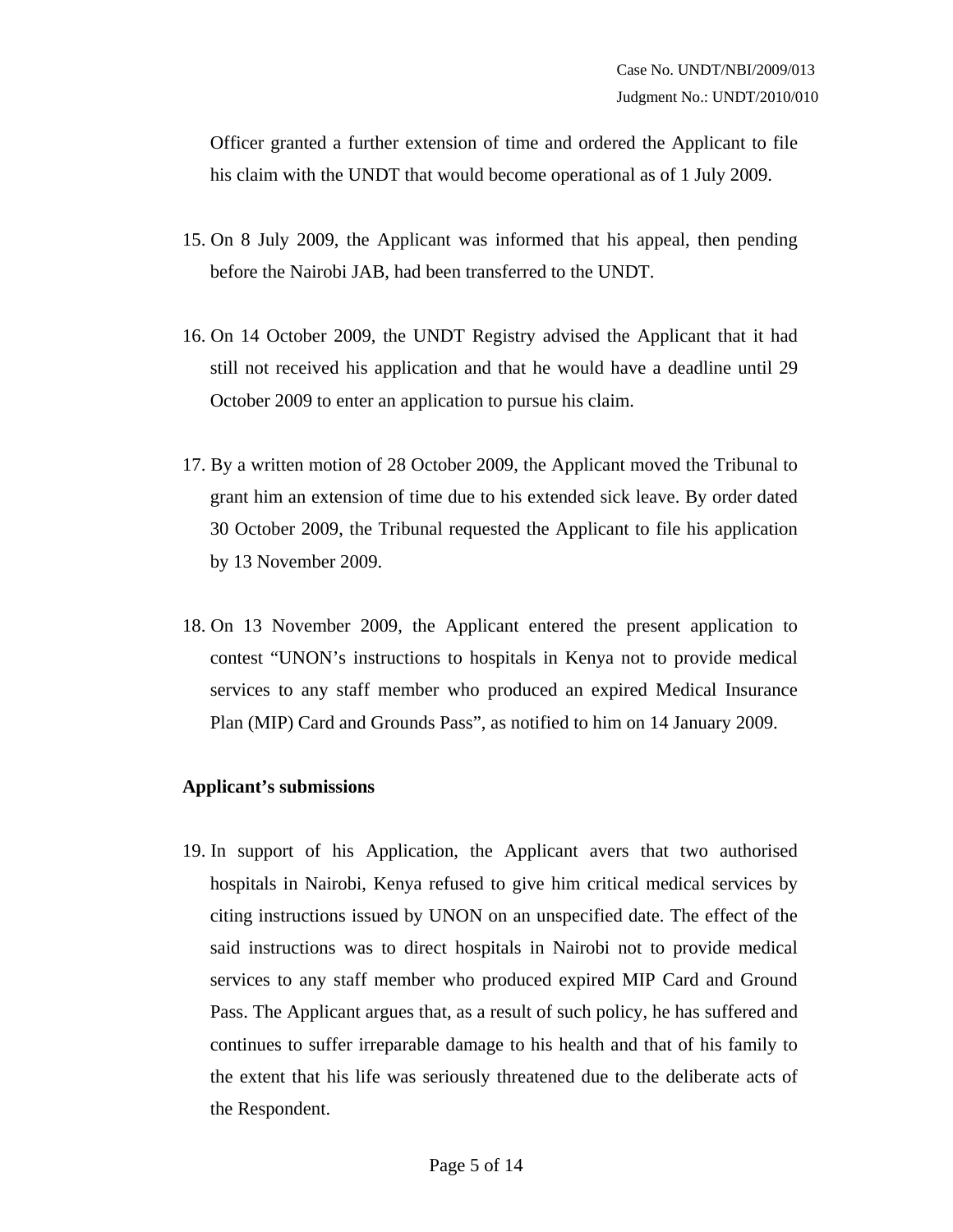- 20. The Applicant claims that this situation is the result of the delayed contract extensions and/or failure on the part of the Respondent to inform the Applicant about his contract extension in a timely manner causing actual mental anguish, bodily harm, and other damages to the life and person of the Applicant.
- 21. The Applicant further argues that the Respondent has refused to disclose to the Applicant the impugned instructions. Applicant avers that the Respondent has ignored and/or neglected to respond to at least two of his requests on this issue, and through its senior management, is responsible for this situation. He argues that this action is in clear violation of Section 1.2 of ST/SGB/2008/5 and amounts to harassment "to the extent of attempting to kill him through denial of timely and critical medical services".
- 22. The Respondent is in further clear violation of Section 1.4 of the same ST/SGB by improperly using his authority to influence the career, assignment, contract renewal, performance evaluation and promotion of the Applicant, which is a serious abuse of authority.

#### **Respondent's Reply**

- 23. In his Reply, the Respondent explains that the shorter contracts granted to the Applicant in 2006 were the result of inappropriate behaviour and nonperformance. The Respondent notes that the Applicant tried to challenge the situation with the JAB, the Office of Internal Oversight Services and the Ethics Office but failed in his attempts.
- 24. According to the Respondent, the Applicant wanted longer contract extensions and has, over the past years, repeatedly refused to participate in the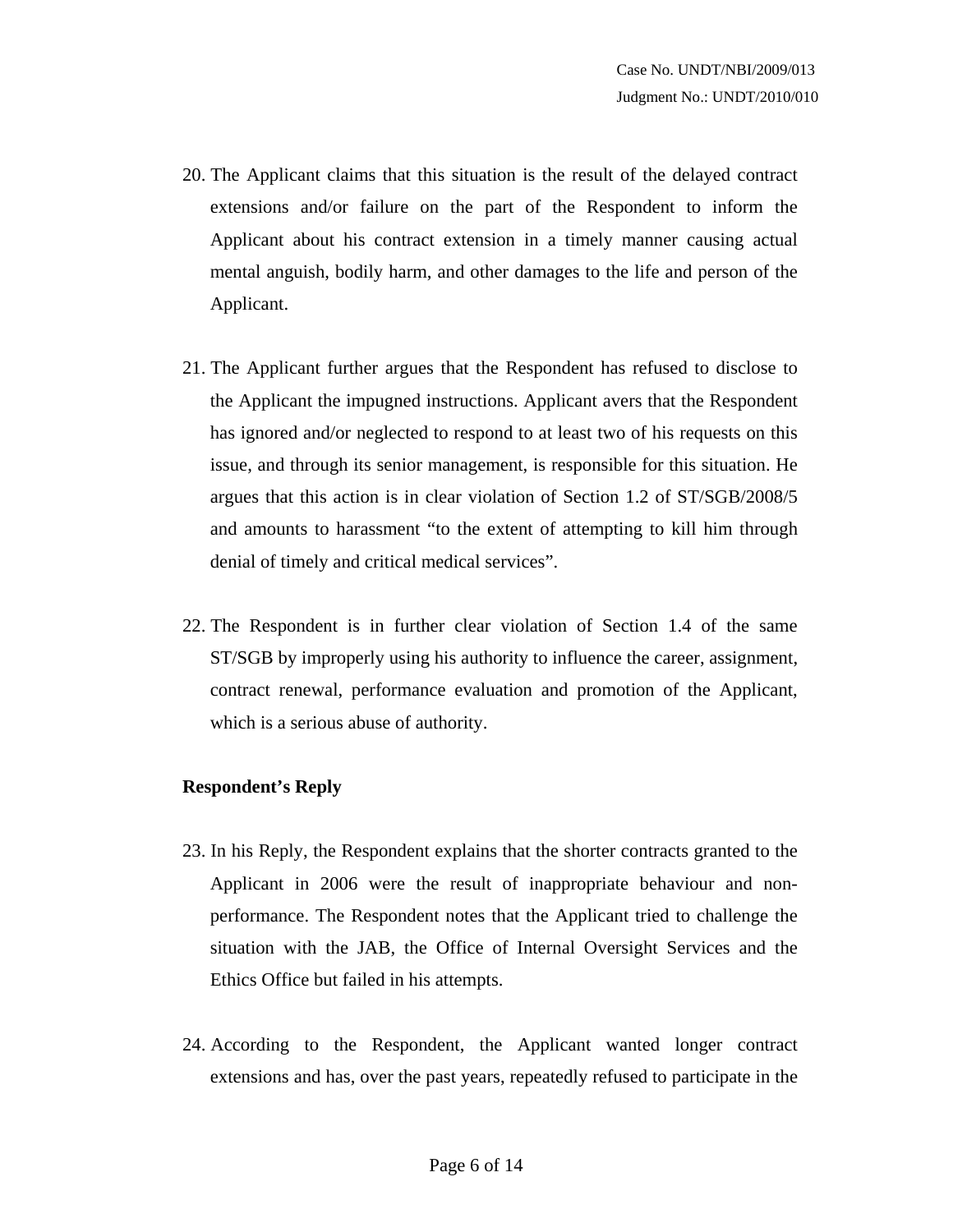Performance Appraisal process and to sign Letters of Appointments (LOAs) that were prepared by HRMS/UNON upon request by UN-HABITAT.

- **25.** The Respondent states that, further to internal discussions at UN-HABITAT, the Applicant was granted an extension of contract and, subject to satisfactory performance, his contract would be renewed for a period of two years. Nevertheless, the Applicant refused to sign the LOAs that were prepared on 16 April 2008 for the period of 1 April to 30 June 2008 and on 11 August 2008 for the period of 1 July to 31 December 2008. However, the practice of issuing LOAs for extension was discontinued by HRMS/UNON in September 2008. Staff members now receive copies of the Personnel Action that is recorded in the electronic staff management system, namely the Integrated Management Information System (IMIS).
- 26. The Respondent avers that the Applicant continued to discuss the duration of his contract extensions with his managers in UN-HABITAT, which led repeatedly to situations where the Applicant did not have valid contractual documents or MIP Card. This was also the case at the end of December 2008 and the beginning of 2009.
- 27. On 9 January 2009, the Mater Hospital refused to extend credit facilities to the Applicant as he did not have a valid MIP Card and could not provide proof that he was a staff member of UNON. However, on 20 January 2009 HRMS UNON issued a Personnel Action showing an extension of appointment for the month of January 2009, pending a decision from UN-HABITAT concerning the duration of the Applicant's contract extension. This allowed the Joint Medical Service (JMS) to issue a letter of guarantee as an exception to standard procedures on 3 February 2009. Eventually, the Applicant's contract was extended for two months effective the beginning of February 2009 to keep the staff member on the payroll.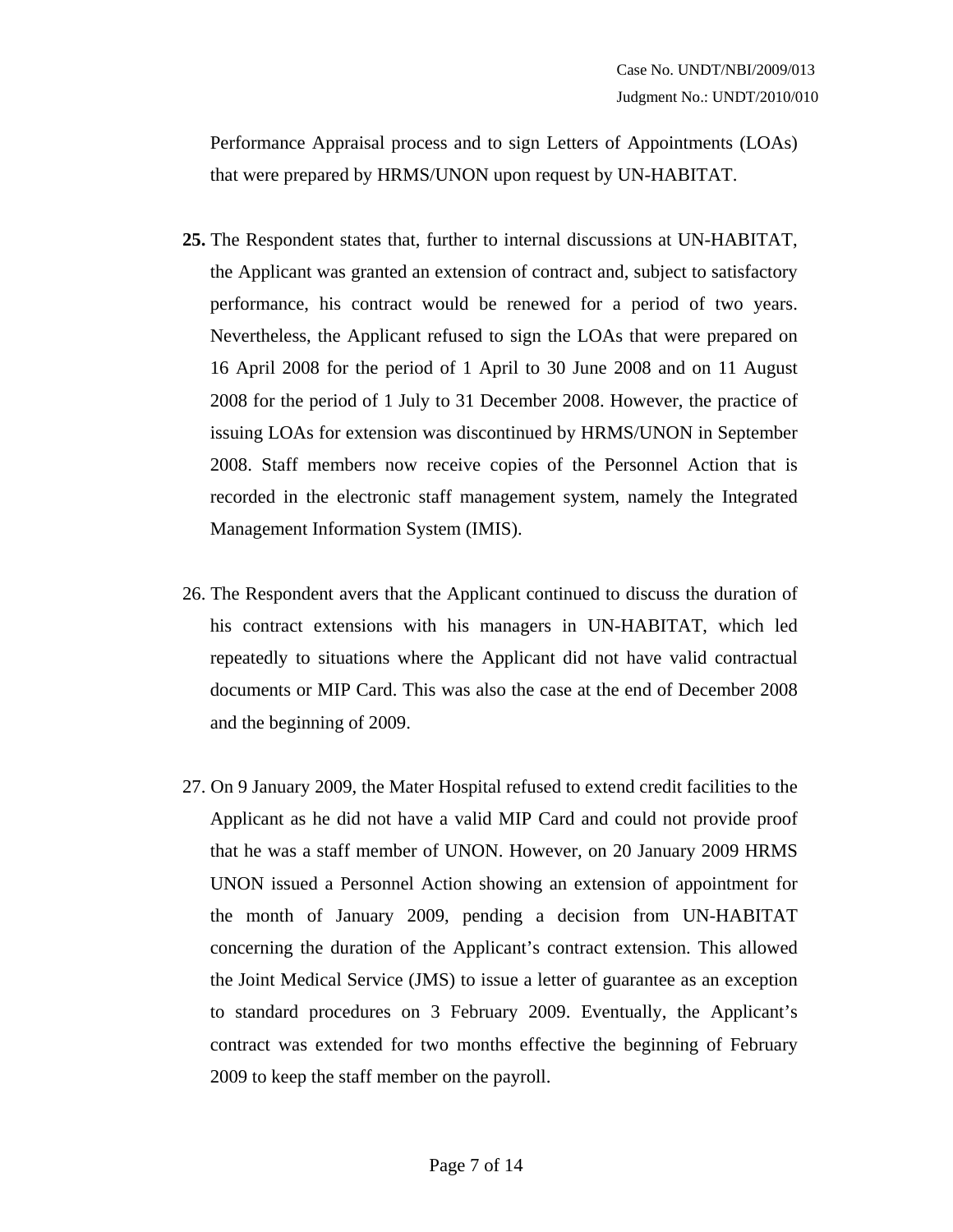- 28. On 21 February 2009, the Applicant contacted the JMS at UNON requesting another Letter of Guarantee, this time for the Nairobi Hospital. JMS ascertained that the Applicant had a valid contract and requested the Applicant on 24 February 2009 to request that a new MIP Card be issued to him. The Applicant said that he was too ill to do this. A letter of guarantee was issued by JMS and a colleague of the Applicant delivered it to him. JMS faxed this letter on 24 February 2009 to the accounts department. The Applicant was admitted to the Nairobi Hospital on 27 February 2009.
- 29. On 4 March 2009, the Applicant's contract with UN-HABITAT was extended to 31 April 2009. Yet, on 17 March 2009, after he had been discharged from the Nairobi Hospital, the Applicant had still not made arrangements for a MIP Card to be issued to him and requested another letter of guarantee. On 4 April 2009, the Applicant was advised by email to make arrangements to obtain the MIP Cards for himself and his family as per the established procedures. The Applicant did not make any effort to get the MIP Cards issued to himself and his family. Two months later, he requested another letter of guarantee from JMS. The latter requested the Applicant to come to their office and have a MIP Card issued to himself and his family.
- 30. The Applicant did not contact JMS thereafter. The record shows that he collected the MIP Cards for himself and his family members in October 2009.
- 31. The Respondent argues that this application is not receivable within the purview of Article 2 of the UNDT Statute, according to which a staff member may file an application against an administrative decision that is alleged to be in non-compliance with the terms of appointment or the contract of employment.
- 32. The decision challenged by the Applicant relates to "UNON's instructions to hospitals in Kenya not to provide medical services to any staff member who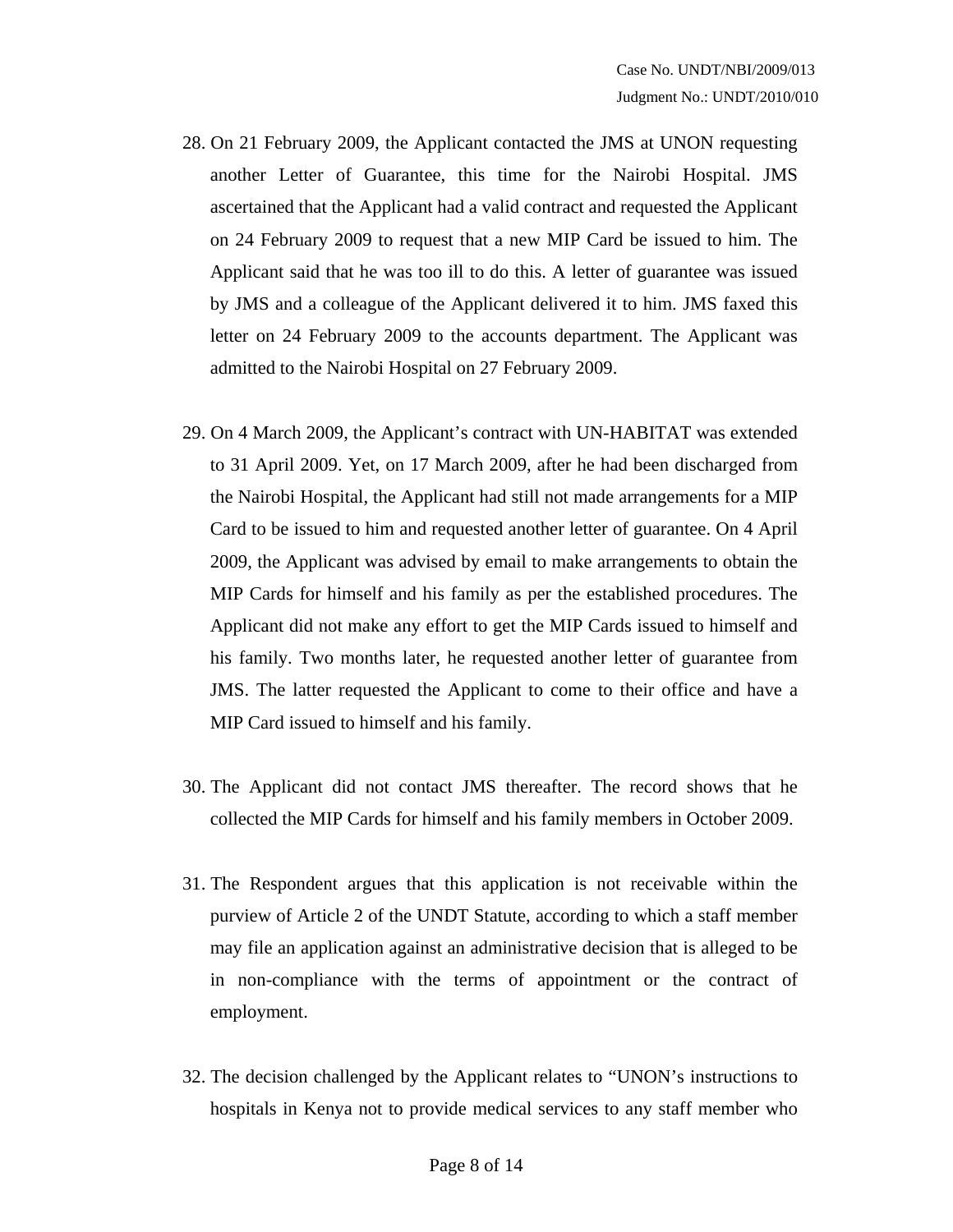produced an expired MIP Card and Grounds Pass". The Respondent submits that the Applicant's submission does not allege non-compliance with the staff member's terms of appointment. He has failed to show how the agreement is not in compliance with his terms of appointment or other rules of the Organization.

- 33. Should the Tribunal deem UNON policy not to extend credit to staff members not holding valid MIP cards as an administrative decision, the Respondent avers that the Applicant has failed to abide by the rules which regulate the access to medical care on credit. He did not make arrangements for the issuance of the MIP Card when he was able to do so and deprived himself of the possibility to receive medical treatment on credit.
- 34. Finally, the Applicant has failed to show how he suffered any prejudice by the agreement between JMS and the Medical Service Providers in his rights as a staff member. He has the right to receive health insurance on the terms negotiated with the Medical Service Providers. He is, however, not entitled to extraordinary treatment that is not available to all staff members who carry the MIP Card. He should have carried one but failed to do so.
- 35. The critical issue is that staff member who wants to benefit of this facility need to be able to demonstrate that he is indeed a staff member and – this can be done either through a valid Identity Card (ID) or through a valid Letter of Appointment/Contract.
- 36. In order to support staff access to care in situations where staff members are unable to make deposit or pay up-front for treatment, UNON issued in 2003 photo ID cards which allow staff to benefit from direct billing arrangements between selected service providers and, based on these arrangements, service is given free of charge and bills are sent directly to UNON for settlement. 20 per cent of the salary is deducted directly from the staff member's payroll.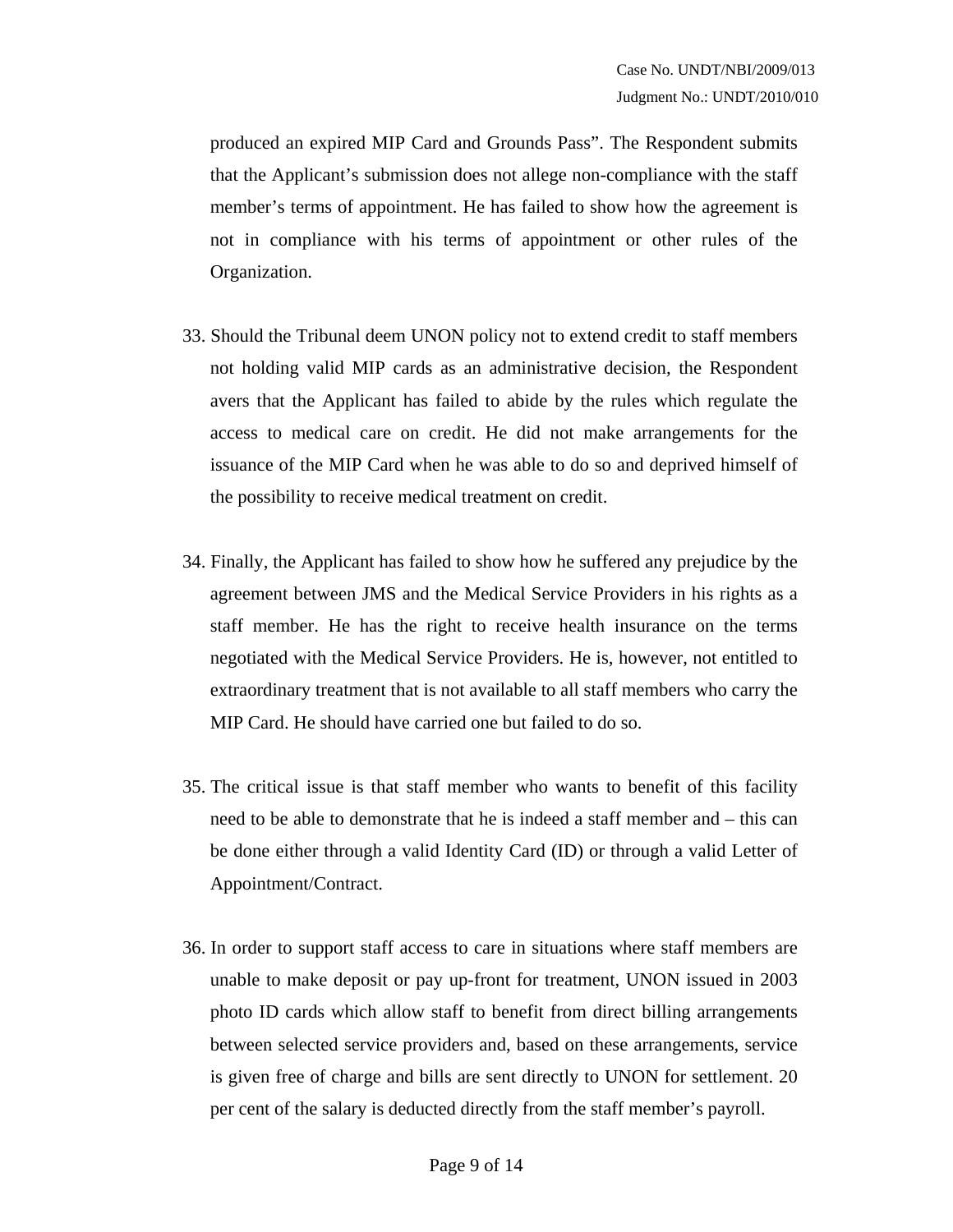#### **Review of the Case by the Tribunal**

- 37. The Respondent challenges the jurisdiction of this Tribunal to entertain this application. The Respondent has submitted that the impugned decision was not an administrative decision falling within the purview of Article 2 of the UNDT Statute and Staff Rule 11.4 (a).
- 38. This argument of the Respondent is in line with the reasoning in the case of *Andronov*<sup>2</sup> in which the United Nations Administrative Tribunal (UNAT) stated that in order for an administrative decision to be open for appeal under Chapter XI of the Staff Rules,
	- "(i) it must have been unilaterally taken by the Administration;
	- (ii) it must be of an individual application; and
	- (iii) it must have created direct legal consequences for the terms of employment of a particular individual."
- 38. The opening words of Article 11.4 of the Staff Rules read, A *staff member may file an application against a contested administrative decision.*
- 39. Further, Article 2.1 (a) of the UNDT Statute reads:

1. The Dispute Tribunal shall be competent to hear and pass judgement on an Application filed by an individual, as provided for in article 3, paragraph 1, of the present statute, against the Secretary-General as the Chief Administrative Officer of the United Nations:

 2 UNAT Judgment No. 1157, *Andronov* (2003).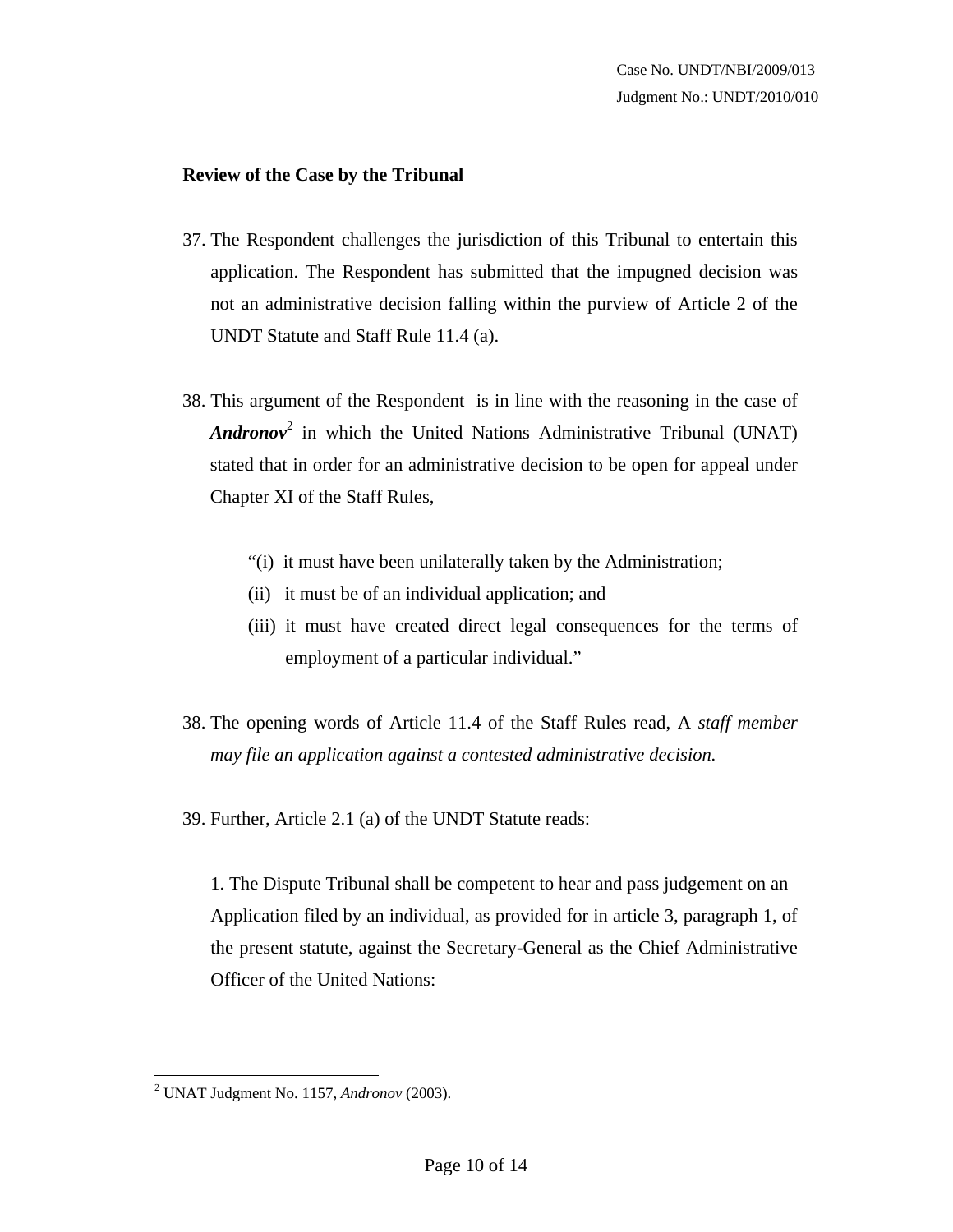(a) To appeal an administrative decision that is alleged to be in noncompliance with the terms of appointment or the contract of employment. The terms "contract" and "terms of appointment" include all pertinent regulations and rules and all relevant administrative issuances in force at the time of alleged non-compliance;

- 40. What constitutes an administrative decision would depend on a number of factors like the status of the decision maker, the nature of the act, the law or regulation under which the act was performed and the nature of the consequences of the act on one or more individuals. In the case of *Teffera* v Secretary General of the United Nations<sup>3</sup>, it was stated that, *Given the nature of the decisions taken by the administration, there cannot be a precise and limited definition of such a decision. What is or is not an administrative decision must be decided on a case by case basis and taking into account the specific context of the surrounding circumstances when such decisions were taken.*
- 41. In the present case, the Applicant is challenging UNON's instructions to hospitals in Kenya not to provide medical services to any staff member who produced an expired Medical Insurance Card and Grounds Pass". The Applicant is a staff member in the General Service Category whose medical coverage was planned under the MIP. The Applicant is a beneficiary of the MIP and challenges the applicable rules, which have allegedly affected him.
- 42. As a general rule, the provisions of ST/AI/343 on the "Rules Governing the Medical Insurance Plan" state that the MIP membership is predicated upon a valid contract.

<sup>1</sup> 3 UNDT Judgment 2009/090 dated 17 December 2009.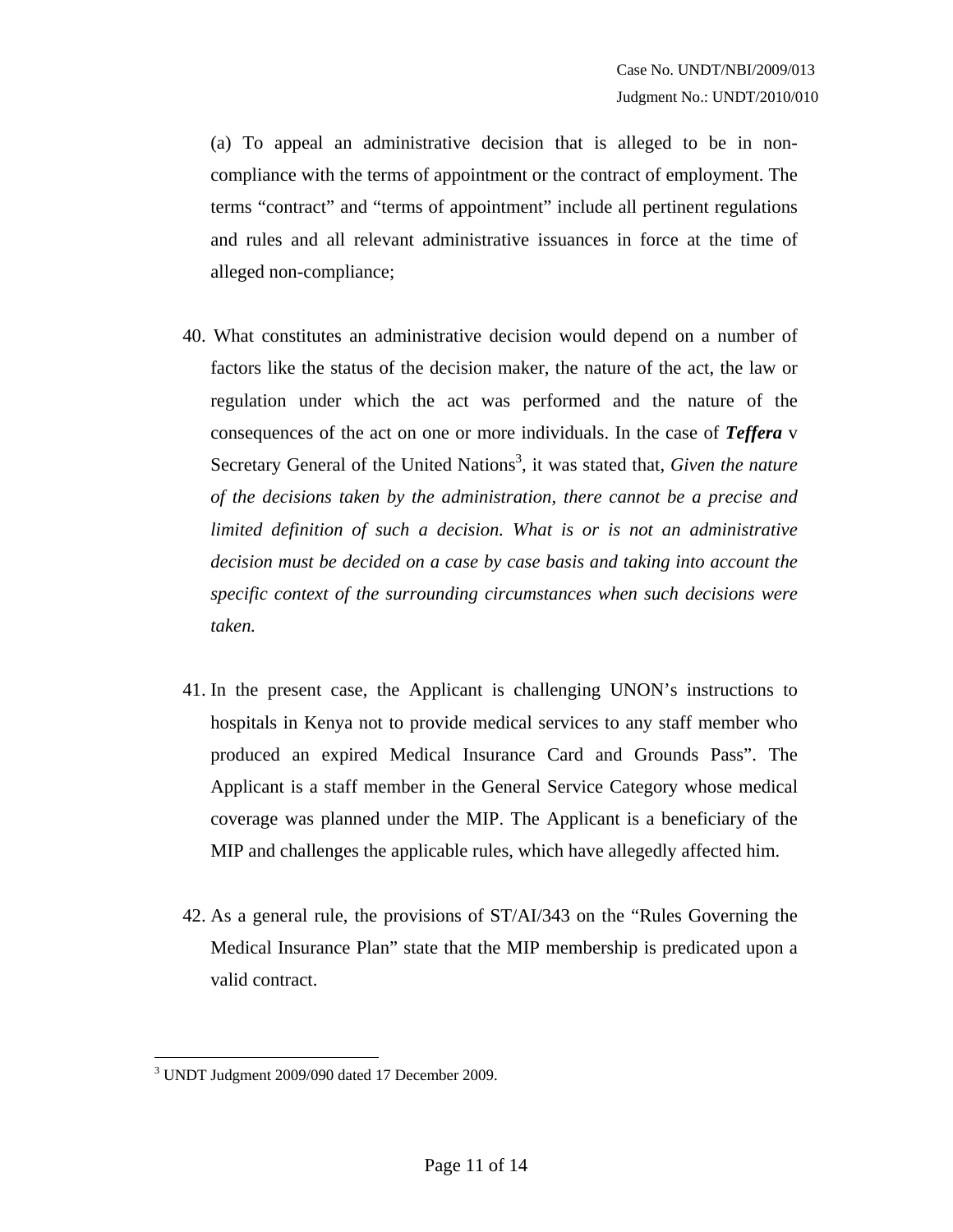- 43. Participation in the MIP is automatic for all staff members holding a contract of three months or more in the General Service and National Officer categories who serve at the designated duty station away from one of the relevant Headquarters location. The MIP enables the concerned staff members to pay medical service providers and then claim reimbursement through the JMS that administers the MIP.
- 44. The provisions of ST/AI/343 also clearly states even though participation is automatic, staff members must complete a form, obtainable from the JMS, in respect of his or her own participation and eligible family members.
- 45. Because the MIP is a reimbursement scheme, the Applicant is required, under the normal procedure, to pay the expenses of his medical services and claim reimbursement through the MIP. When a subscriber or eligible family member has incurred expenses for services reimbursable under MIP, the subscriber is to file a claim under the Plan with the administering office as soon as possible after treatment or care has been provided, normally within 60 days.
- 46. A staff member may be issued letters of guarantee in order to be provided medical services on credit. If a staff member does not possess a valid MIP card, he or she may produce a copy of their contract along with some form of ID card. In other words, the staff member must bring evidence that he or she is a subscriber of the MIP.
- 47. Based on the documentation submitted by the Parties, evidence shows that the JMS contacted the Applicant on various occasions to ask him to proceed with his MIP Card for himself and his family. The Applicant systematically excused himself stating that he could not come to the JMS for medical reasons.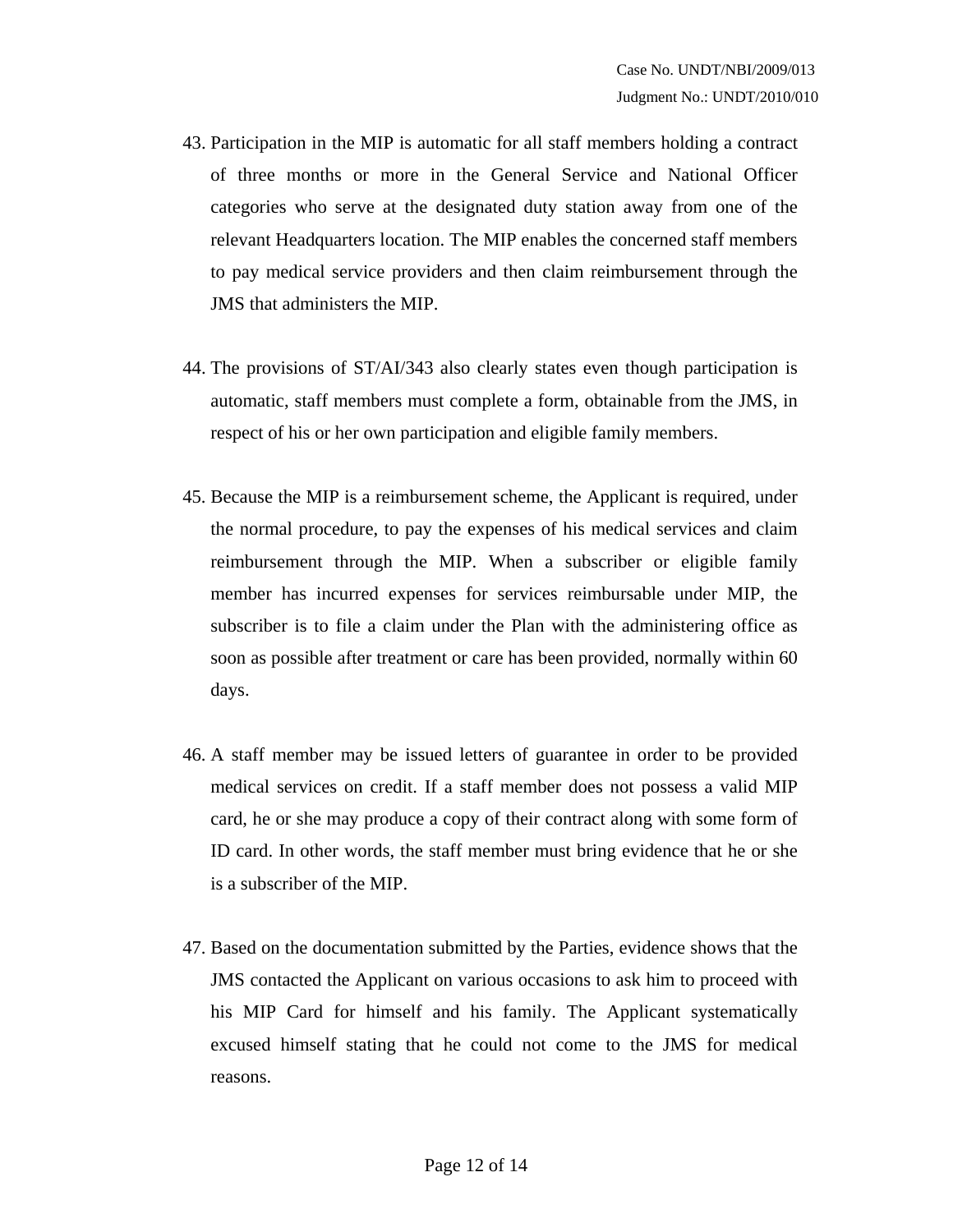- 48. However, when the Applicant was awaiting the extension of his contract, he received a letter of guarantee in order to be provided medical services on credit from five specific hospitals in Nairobi with whom UNON had finalized credit agreements.
- 49. The crux of this matter is whether a staff member can be provided medical services without showing evidence that he is a subscriber of the MIP, by means of a MIP Card, a Ground Pass or a valid contract.
- 50. The MIP system works on the basis of contributions by subscribers. If a staff member no longer contributes to the scheme, or fails to show a MIP Card or any evidence showing that he or she is employed by the UN and participate in the MIP, the Tribunal is of the view that UNON's instructions not to provide medical services to any staff member who cannot show their MIP Card or Grounds Pass do not represent an abuse of authority. Such instructions would be as a matter of fact in accordance with ST/AI/343 on the Rules Governing the MIP.
- 51. The records show that the Respondent actually made an exception for the staff member to issue him a letter of guarantee when he did not collect his MIP Card or was waiting for an extension of contract, using its discretionary authority, in a sympathetic effort given the Applicant's contractual troubles.
- 52. There is nothing on record to show that the administration gave specific instructions to the hospitals in Kenya not to provide medical services to the Applicant. On the contrary it was the Applicant himself who by a systematic course of conduct put himself outside the purview of the facilities to which he would have been entitled by neglecting or deliberately refusing to collect his MIP card.